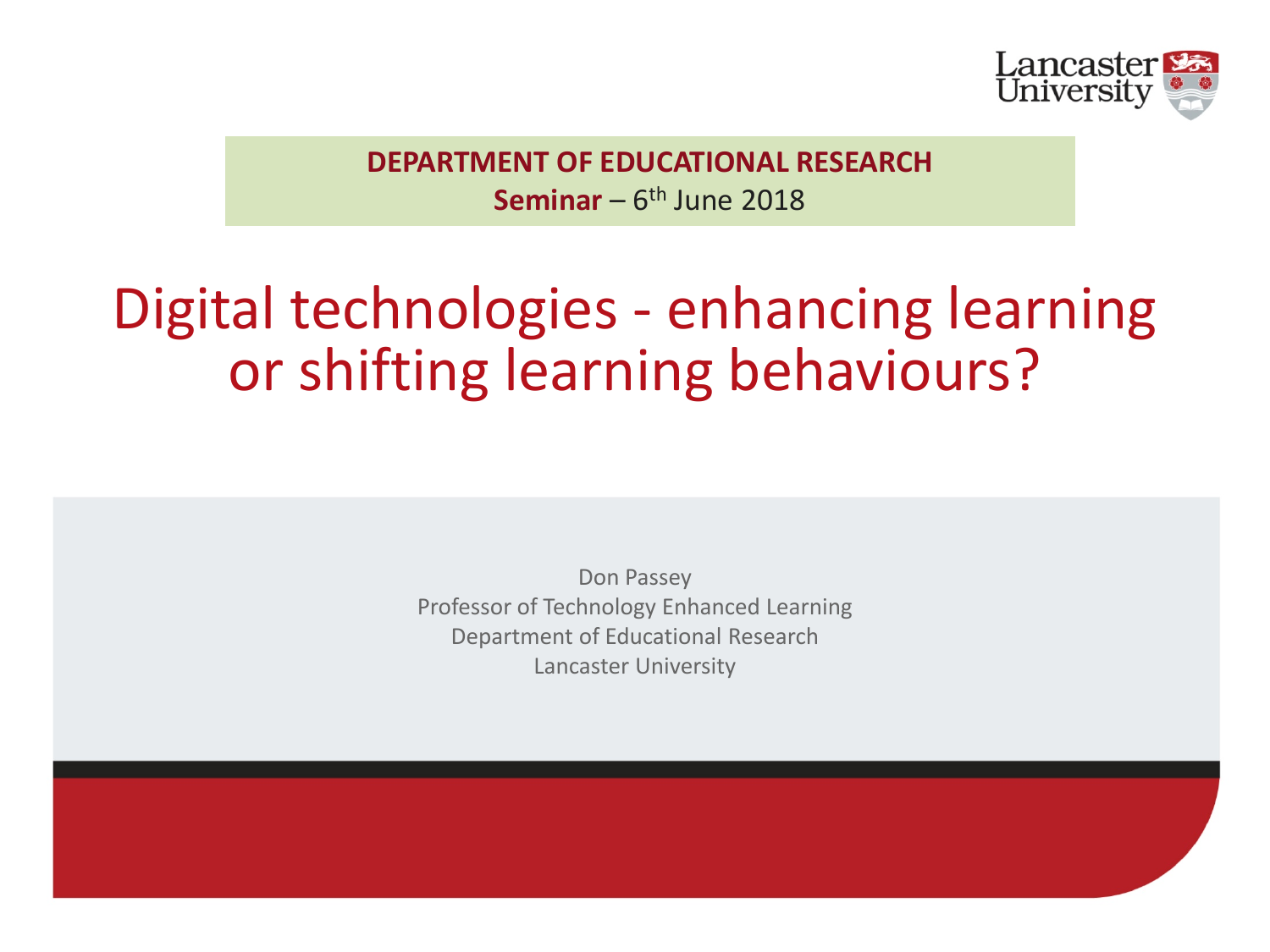# My focus for this seminar



- What evidence suggests that using technologies might enhance learning?
- What evidence suggests that using technologies might actually not enhance learning?
- Why do teachers and learners continue to feel that there are enhancements occurring?
- Is wide evidence not identified or available?
- Do we need to reconceptualise our understanding and perception of the term – technology enhanced learning?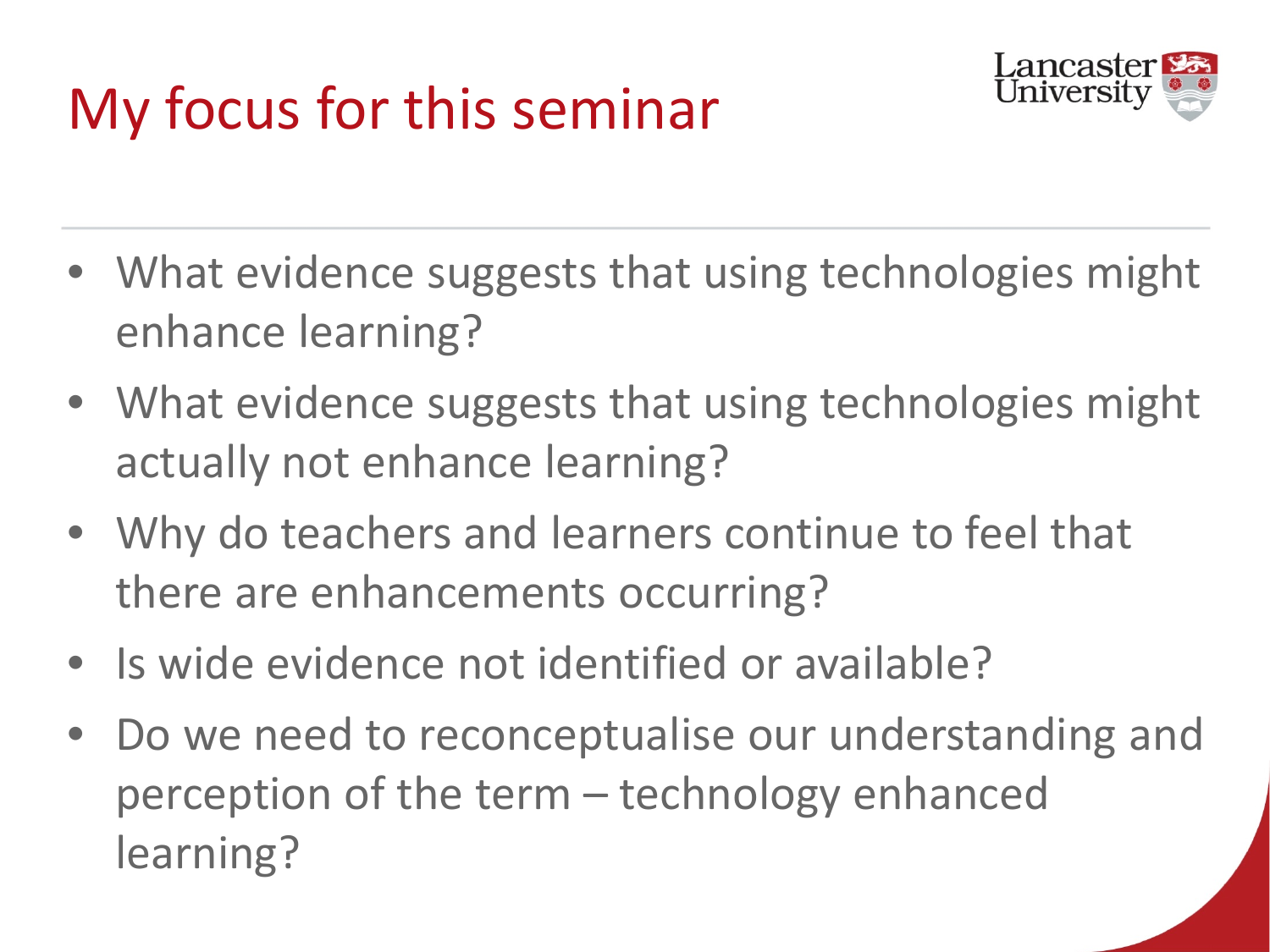# Evidence of impact



- A range of studies have identified statistically significant effects when technologies are used for learning (for example, Wenglinsky, 1998; Wood, 1998; Schachter and Fargnano, 1999; Harrison et al., 2002; The Metiri Group, 2006; Somekh et al., 2007)
- But average effect sizes from a second-order meta-analysis and from a validation study, both accounting for fixed effects and random effects, were low (or moderate at best); calculated effect sizes ranged only from 0.30 to 0.35 (Tamim, Bernard, Borokhovsi, Abrami, & Schmid, 2011)
- Reasons why this form of evidence is difficult to gather have been clearly discussed (Higgins, Xiao & Katsipataki, 2012; Passey, 2014)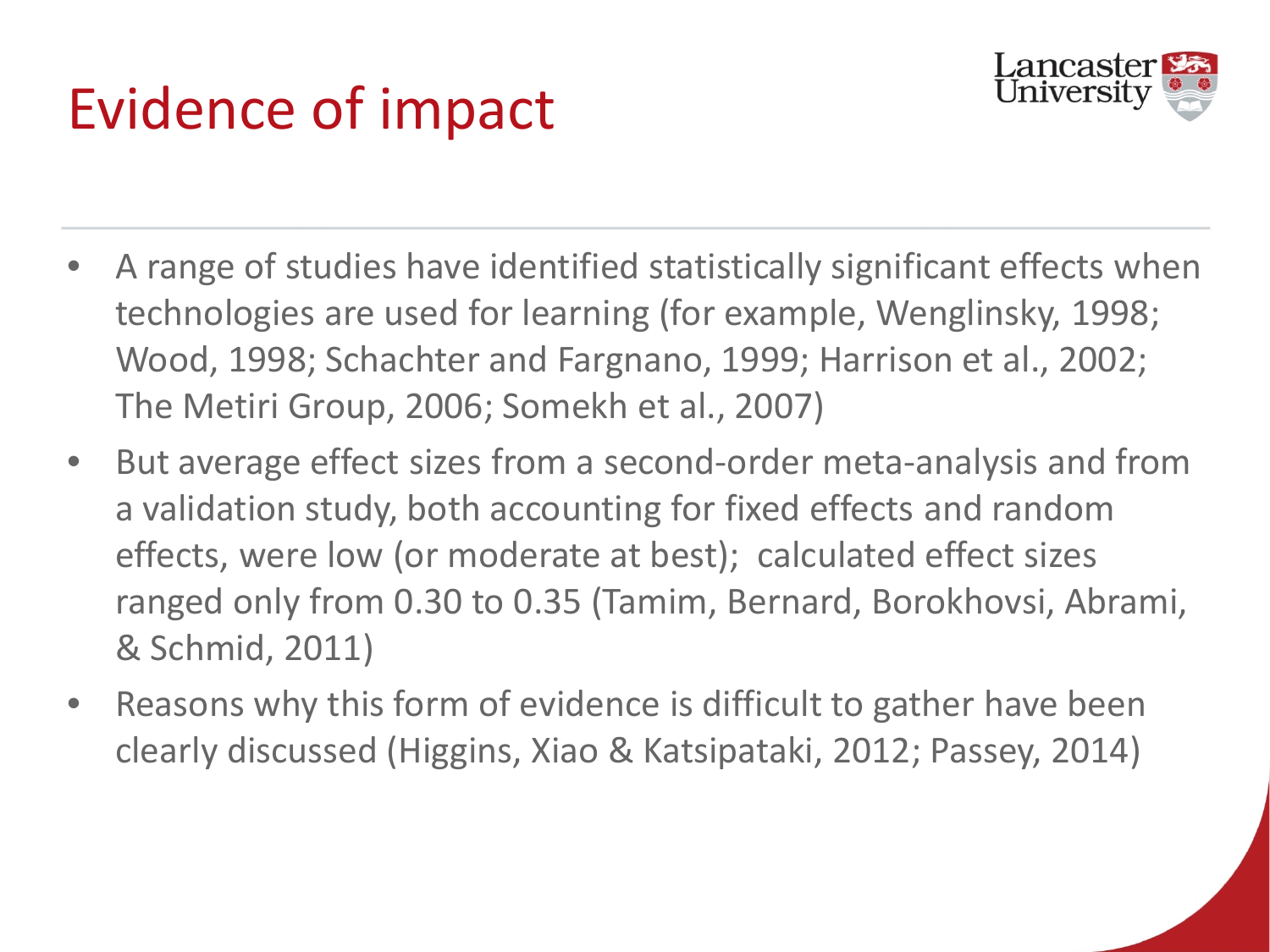

- Very, very few published studies identify negative outcomes that are learning-focused
- Reported negative findings are concerned more with technology reliability, technology application, pedagogical appropriateness, or applicability to learner activity - indicating a relationship between learning impact and additional factors
- "aspects of the goals of instruction, pedagogy, teacher effectiveness, subject matter, age level, fidelity of technology implementation, and possibly other factors … may represent more powerful influences on effect sizes than the nature of the technology intervention" (Tamim, Bernard, Borokhovsi, Abrami, & Schmid, 2011, p. 17)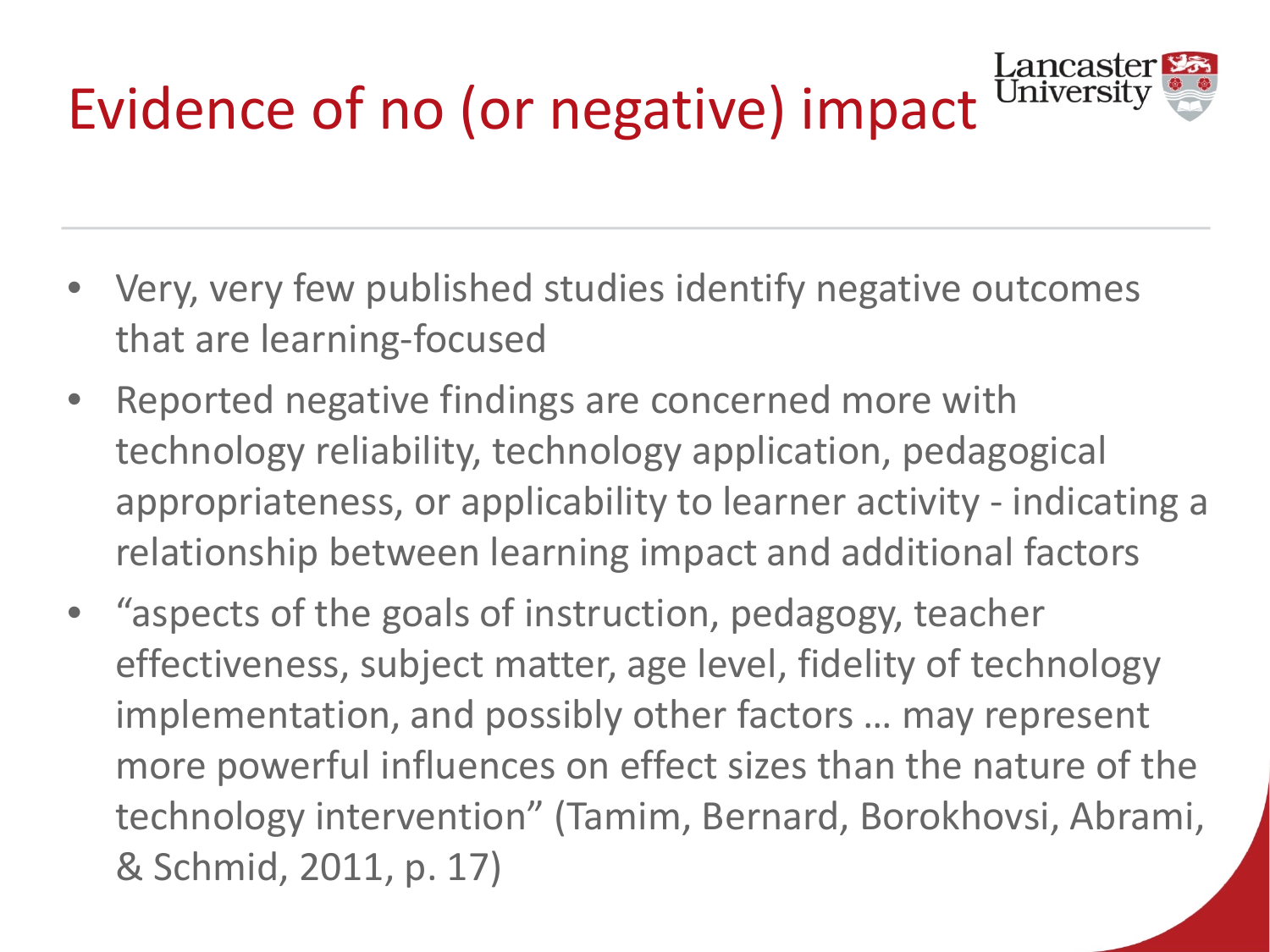# The four origins of evidence



• Affordances

– Of technologies

- Uses
	- Through pedagogies and activities
- **Outcomes** 
	- From activities, for teachers and for learners
- **Impact** 
	- On learning, for learners

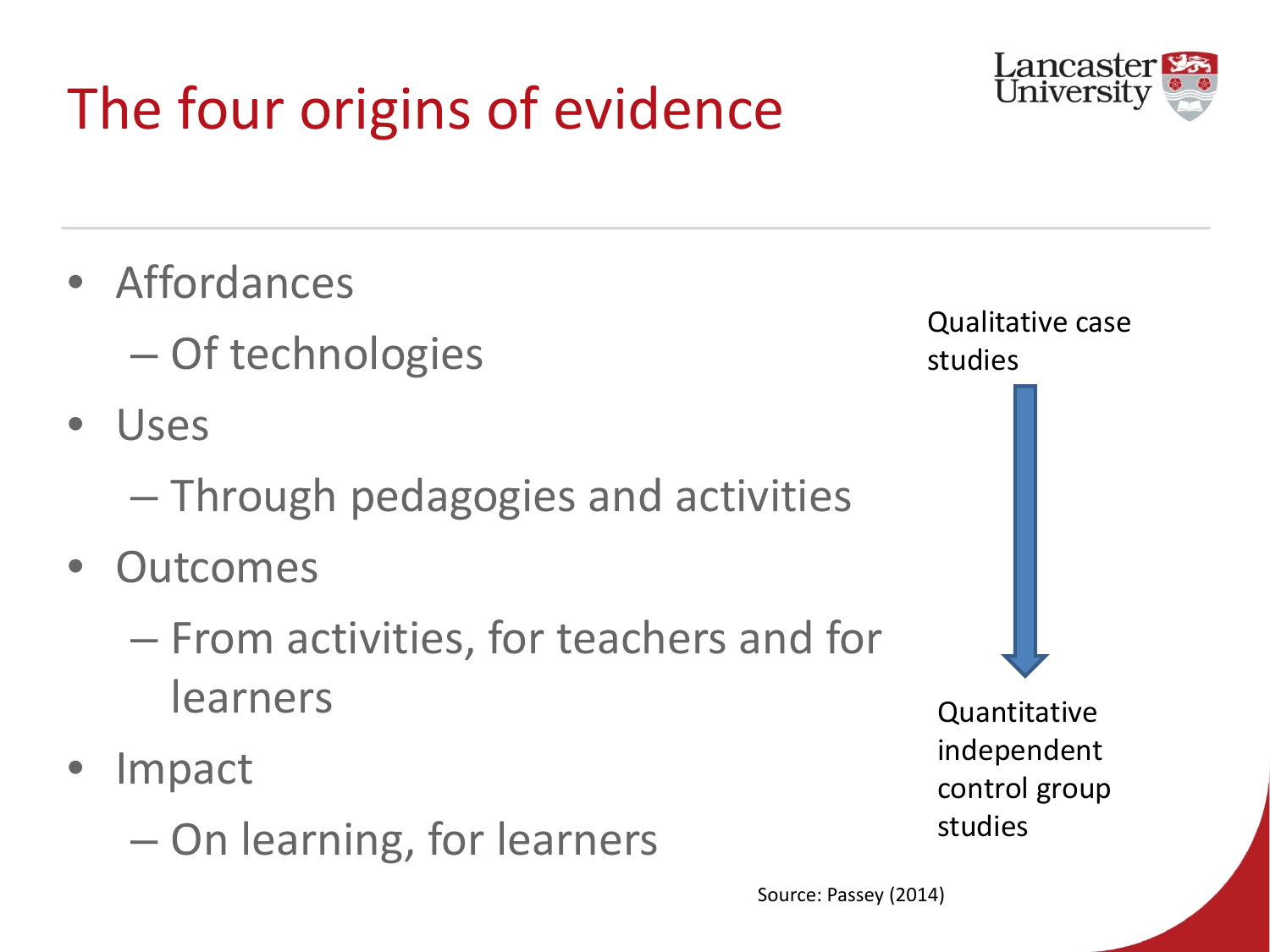

## The state-of-play of the four origins of evidence

• **Affordances**

– **Of technologies**

- **Uses**
	- **Through pedagogies and activities**
- **Outcomes**

– **From activities, for teachers and for learners**

• Impact

– On learning, for learners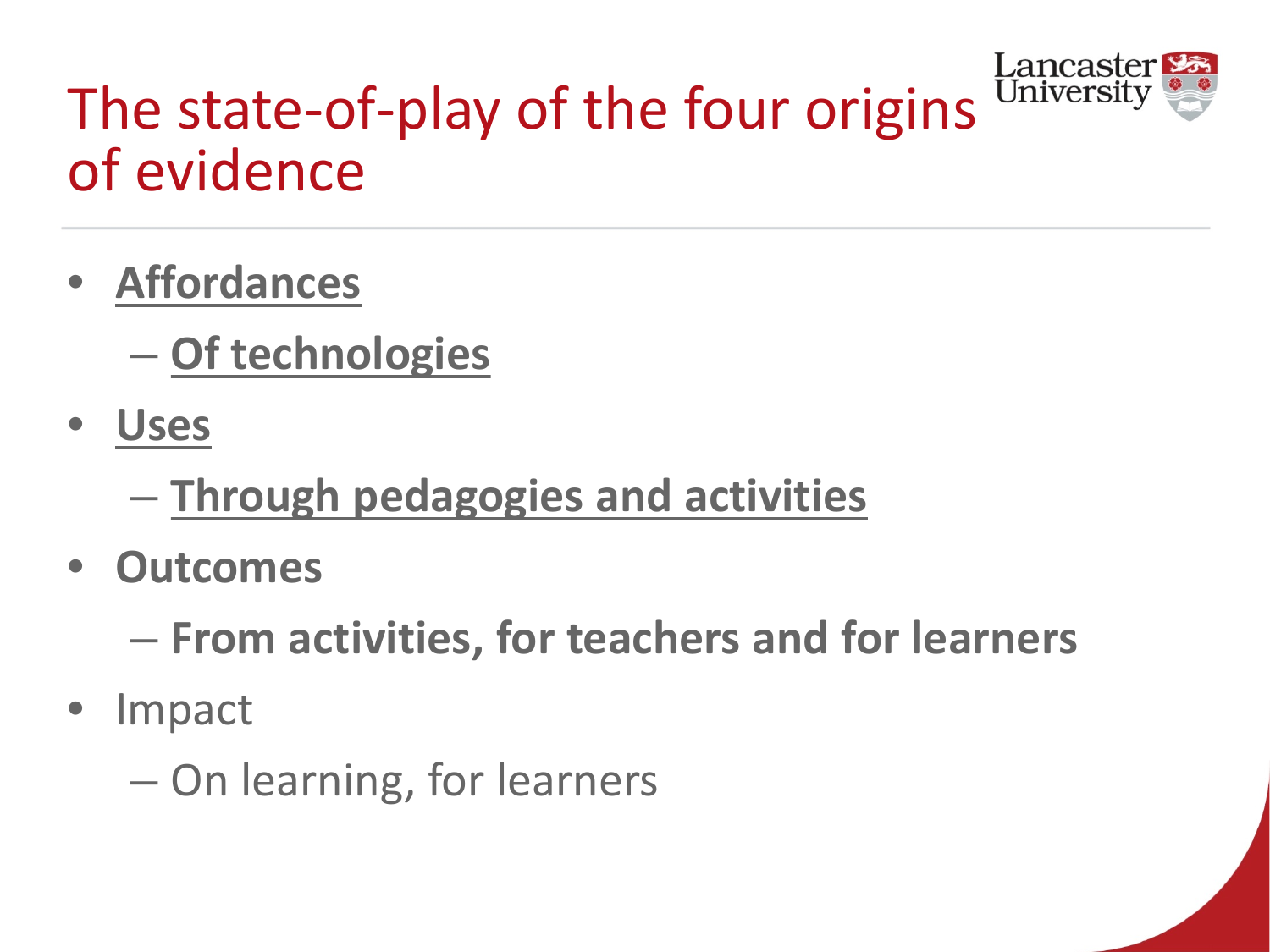

### What is happening at the important evidence interface?

• Affordances of technologies

#### *Perceptions of use*

• Uses through pedagogies and activities

#### *Learning behaviours*

• Outcomes from activities, for teachers and for learners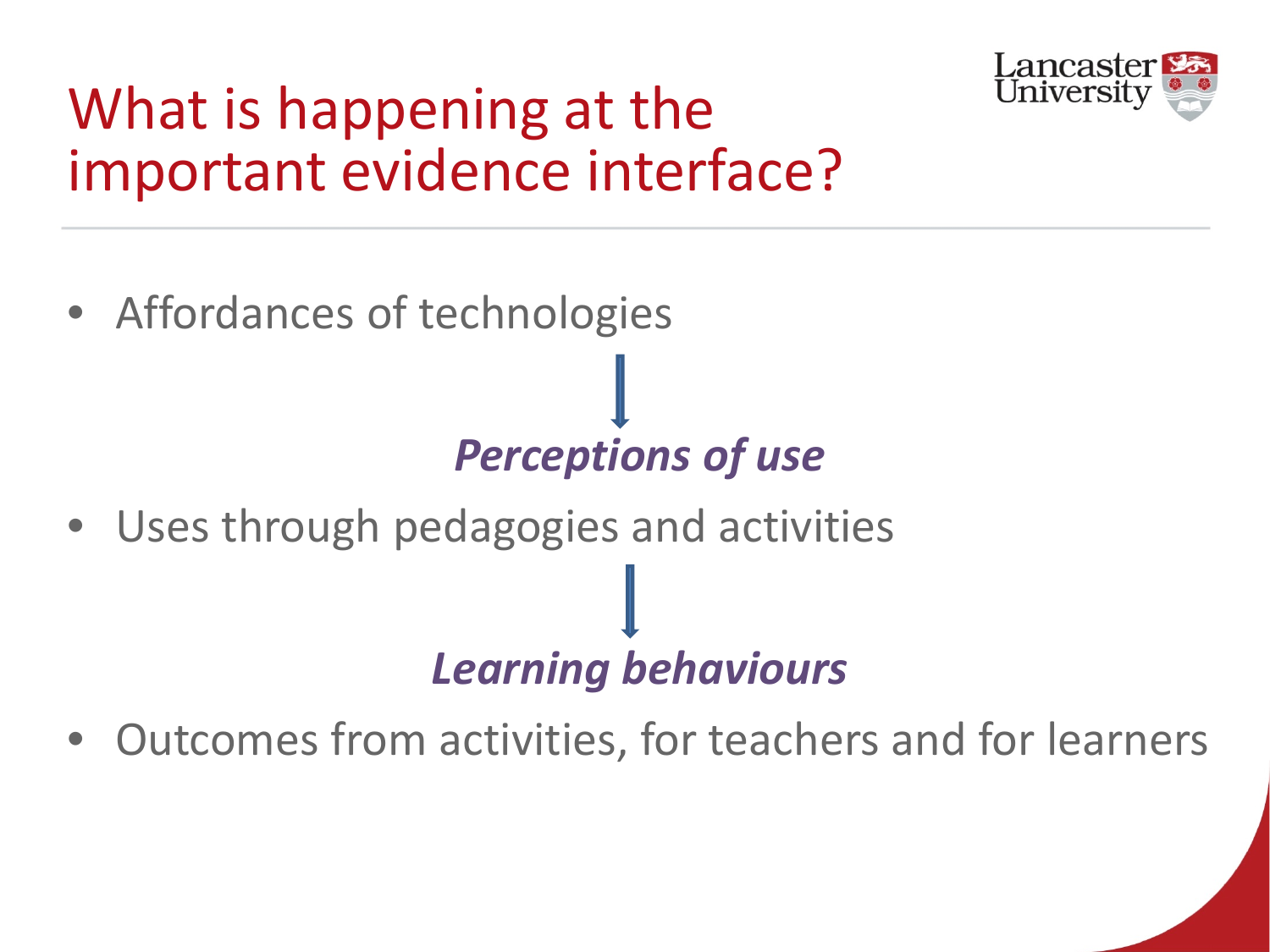

## What is happening to the learning behaviour? (or learning?)

- Internet research can easily apply search words or terms, add to or amend these, save links, save notes, search on demand, whenever and wherever there is internet connectivity
- Video capture can easily view whenever and wherever there is access or connectivity, review, replay, save notes, highlight questions as and when applicable [ALT forum today]
- Clickers can be asked questions at any point, can see how others respond, can have points discussed
- Learning by questions  $-$  can answer questions, can gain feedback, can re-try, can be monitored and supported by the teacher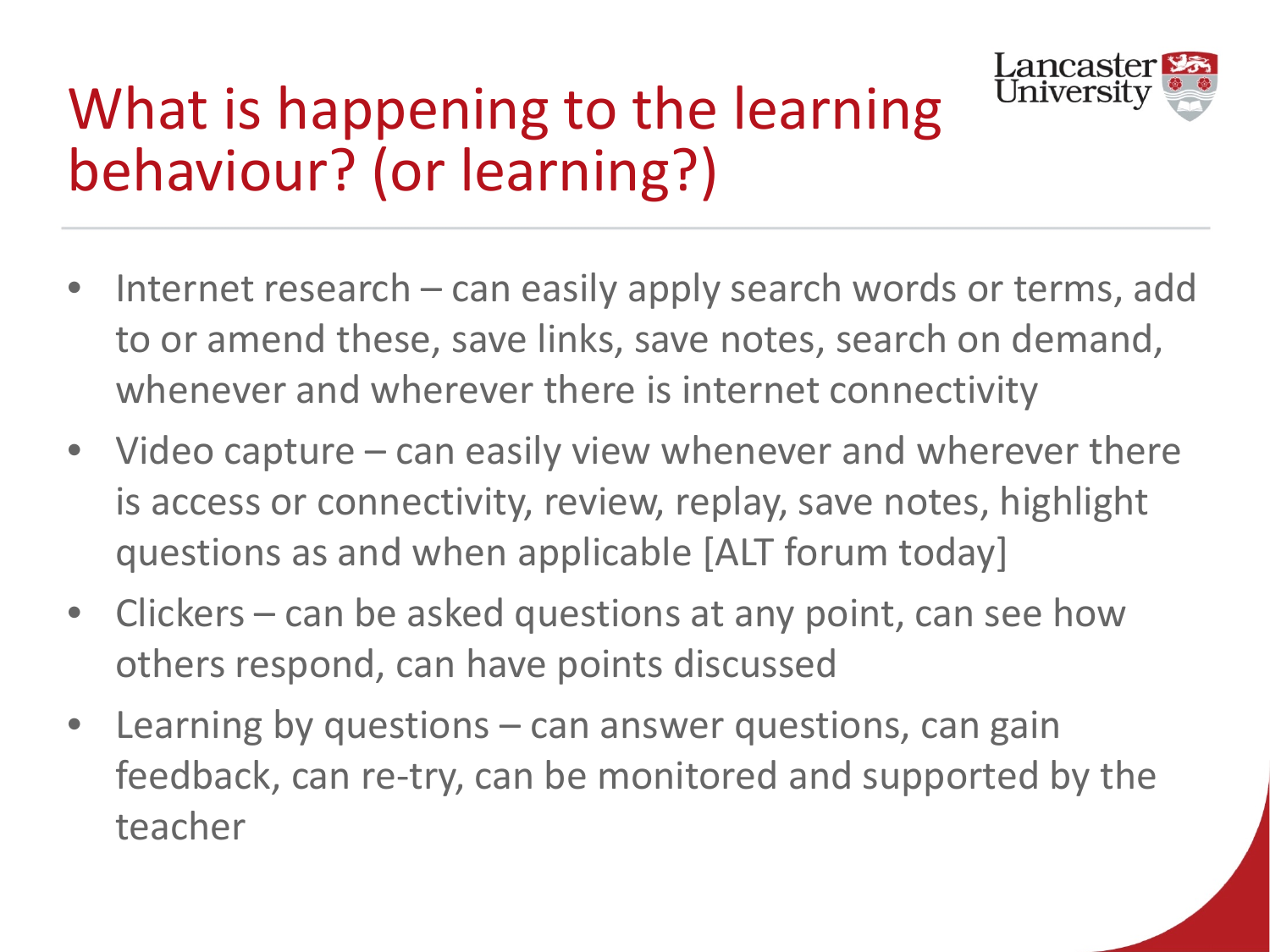

#### What elements of learning are affected - and to what extent?



| <b>Externalisation</b> |            |
|------------------------|------------|
|                        | Writing    |
|                        | Reporting  |
|                        | Speaking   |
| Motor stimulus         | Presenting |
|                        | Drawing    |
|                        | Completing |
|                        | Moving     |

#### Source: Passey (2014)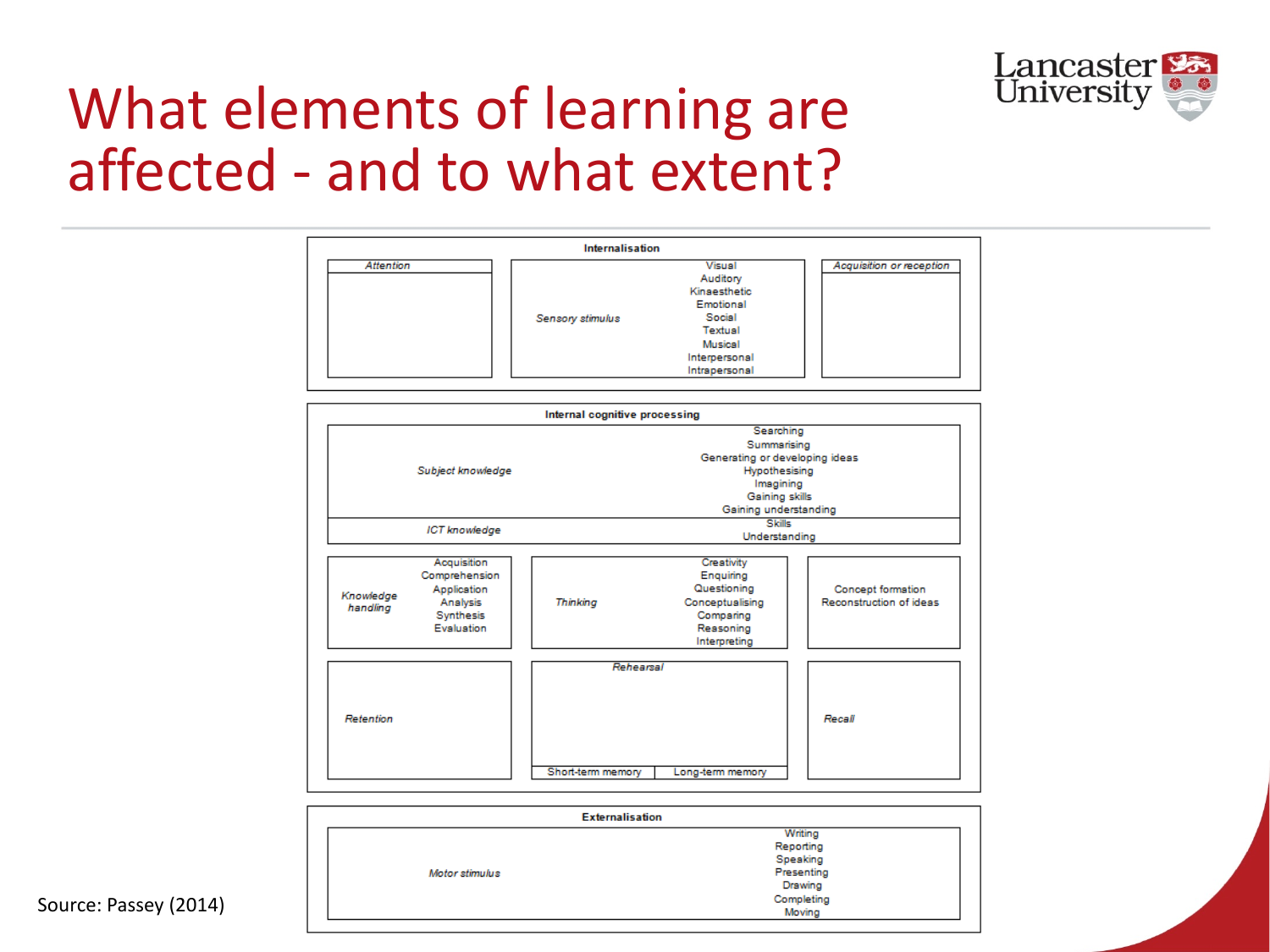How are teachers involved in this?



- Internet research suggesting search words or terms, adding to these, checking links, feedback on notes, feedback on sources and outcomes or findings
- Video capture checking use
- Clickers checking answers at any point, seeing how students respond, discussing points arising
- Learning by questions  $-$  checking answers and numbers of answers, giving individual feedback, constantly monitoring and intervening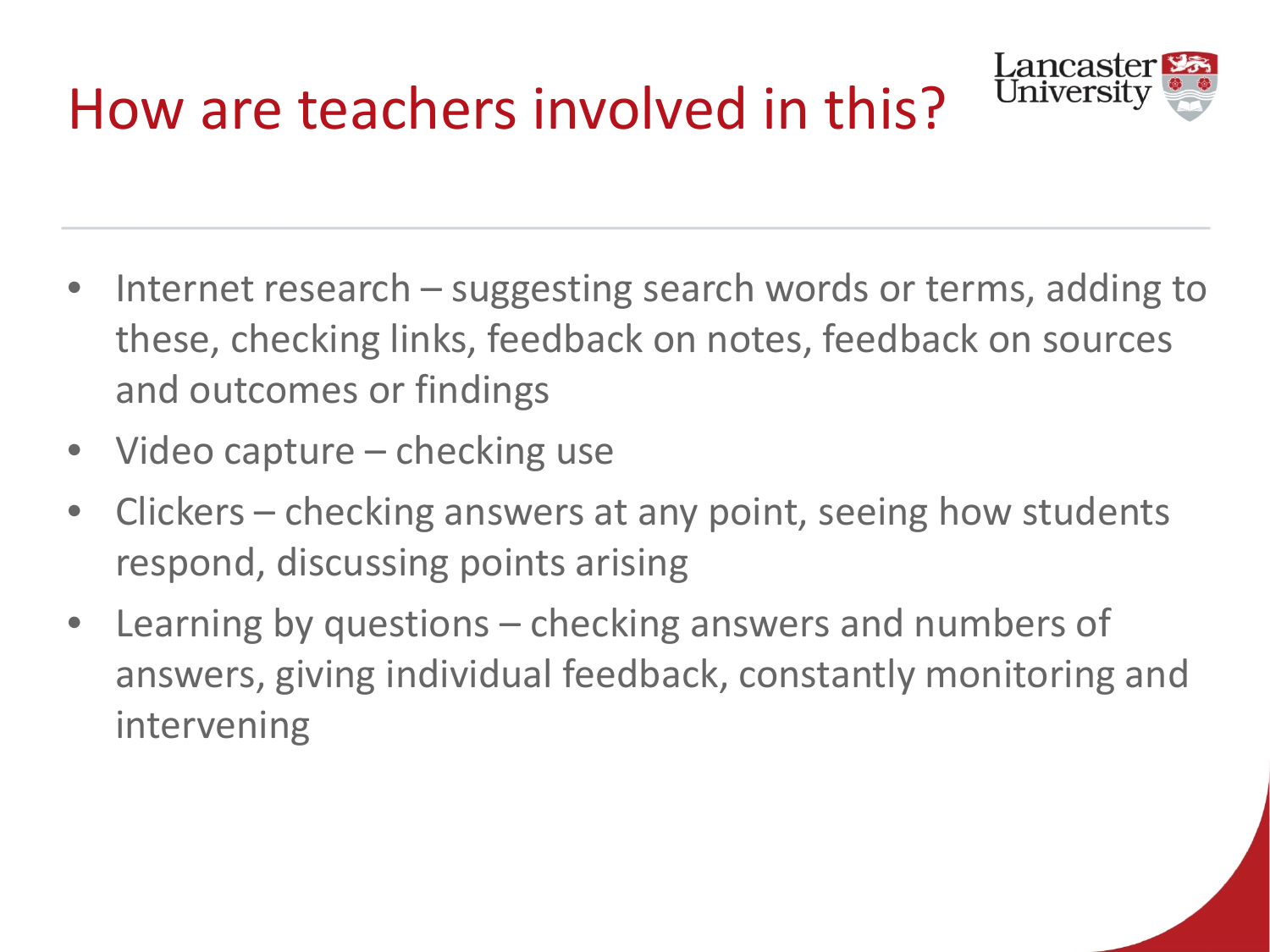

## Where is the impact of digital technologies?

- Is it on?
	- Education (TEE)
	- Management of education (TEME)
	- Teaching (TET)
	- Management of teaching (TEMT)
	- Learning (TEL)
	- Management of learning (TEML)
- So what range of questions should/must we ask in the future, and how do we/should we conceive 'technology enhanced learning'?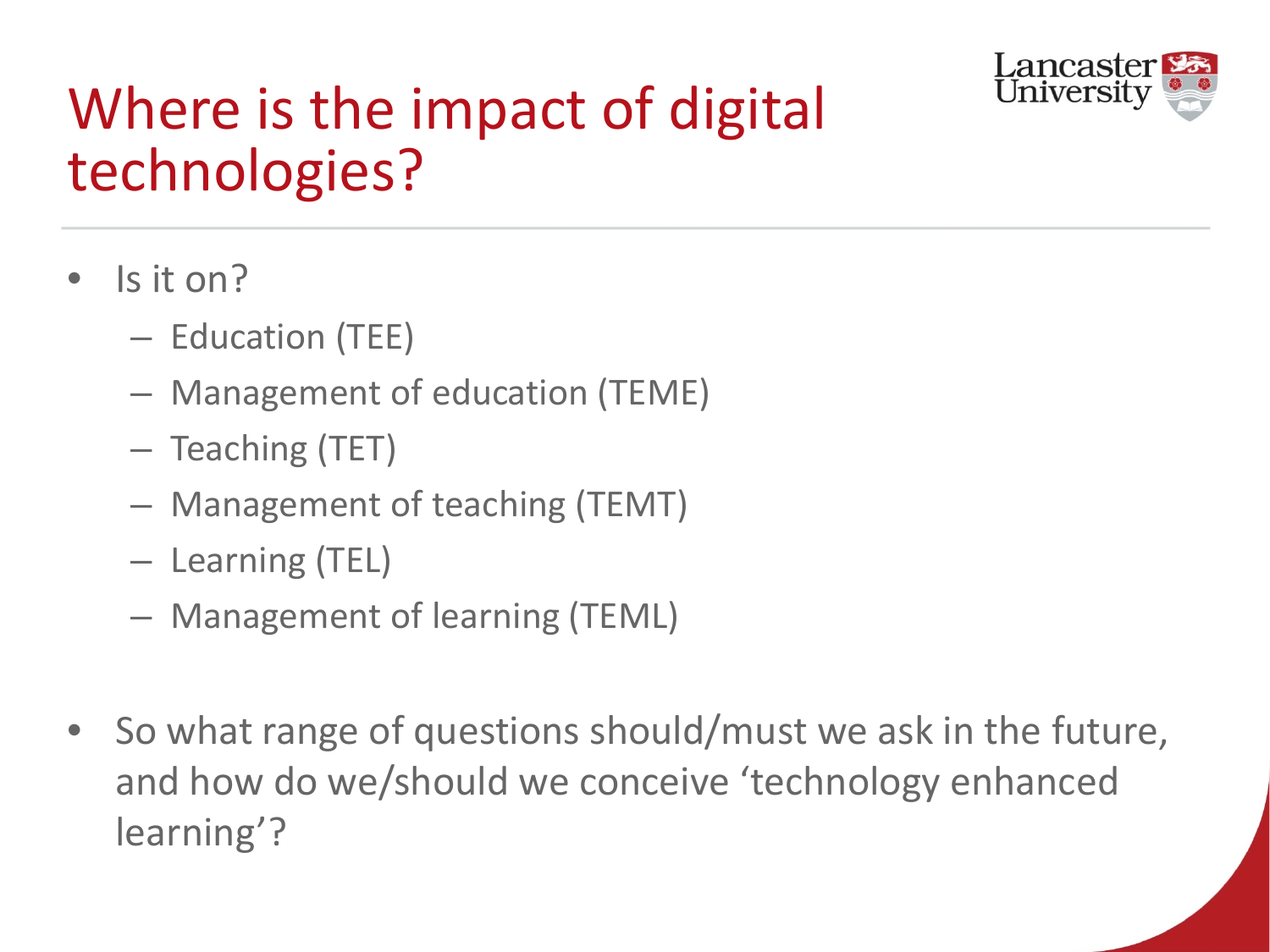

## For 'TEL', what evidence we tend to lack currently

- Impacts on long-term memorisation, social and societal aspects of learning
- Uses, outcomes and impacts of project-based activities
- Megacognitive ('expert' learner) and metacognitive outcomes and impacts of online learning support
- Outcomes and impacts for specific groups of learners
- How lifelong learning is being supported
- How intergenerational learning is being supported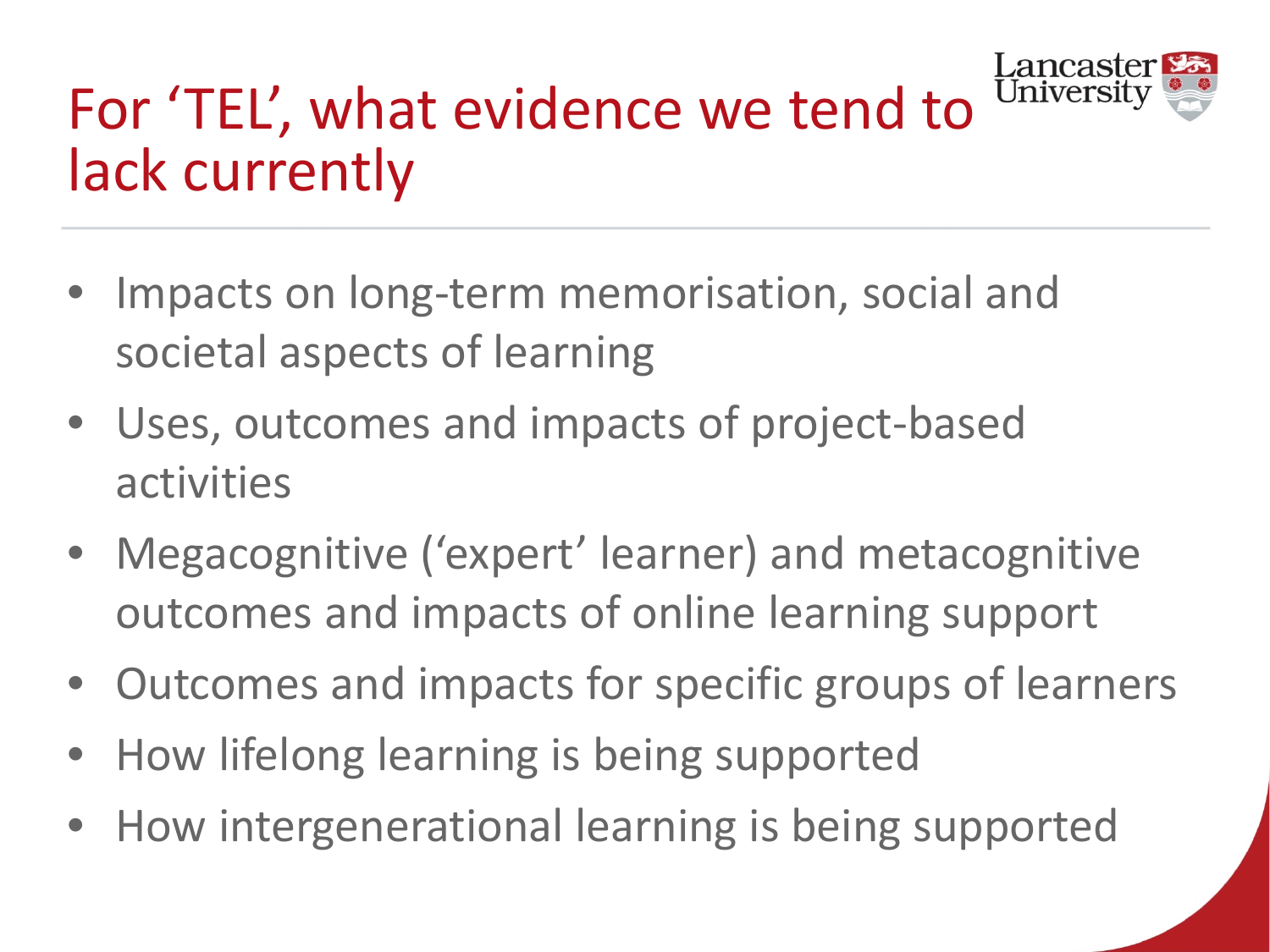# References



- Harrison, C., Comber, C., Fisher, T., Haw, K., Lewin, C., Lunzer, E., McFarlane, A., Mavers, D., Scrimshaw, P., Somekh, B., & Watling, R. (2002*).* ICT in schools. *Research and Evaluation Series No. 7: The impact of information and communication technologies on pupil learning and attainment*. London: DfES.
- Higgins, S., Xiao, ZM., & Katsipataki, M. (2012). *The Impact of Digital Technology on Learning: A Summary for the Education Endowment Foundation. Durham and Sutton:* Durham University and the Education Endowment Foundation.
- Passey, D. (2014). *Inclusive technology enhanced learning: Overcoming Cognitive, Physical, Emotional and Geographic Challenges*. New York, NY: Routledge.
- Schachter, J., & Fagnano, C. (1999). Does computer technology improve student learning and achievement? How, when, and under what conditions? *Journal of Educational Computing Research, 20*(4), 329-343.
- Somekh, B., Underwood, J., Convery, A., Dillon, G., Jarvis, J., Lewin, C., Mavers, D., Saxon, D., Sing, S., Steadman, S., Twining, P., & Woodrow, D. (2007). *Evaluation of the ICT Test Bed project Final Report June 2007*. Coventry: Becta.
- Tamim, R. M., Bernard, R. M., Borokhovsi, E., Abrami, P. C., & Schmid, R. F. (2011). What Forty Years of Research Says About the Impact of Technology on Learning: A Second-Order Meta-Analysis and Validation Study. *Review of Educational Research, 81*(1), 4–28.
- The Metiri Group. (2006). *Technology in schools: What the research says.* Cisco Systems.
- Wenglinksy, H. (1998). *Policy Information Report: Does It Compute? The Relationship Between Educational Technology and Student Achievement in Mathematics.* Princeton, NJ: Policy Information Center.
- Wood, D. (1998). *The UK ILS Evaluations Final Report*. Coventry: Becta.